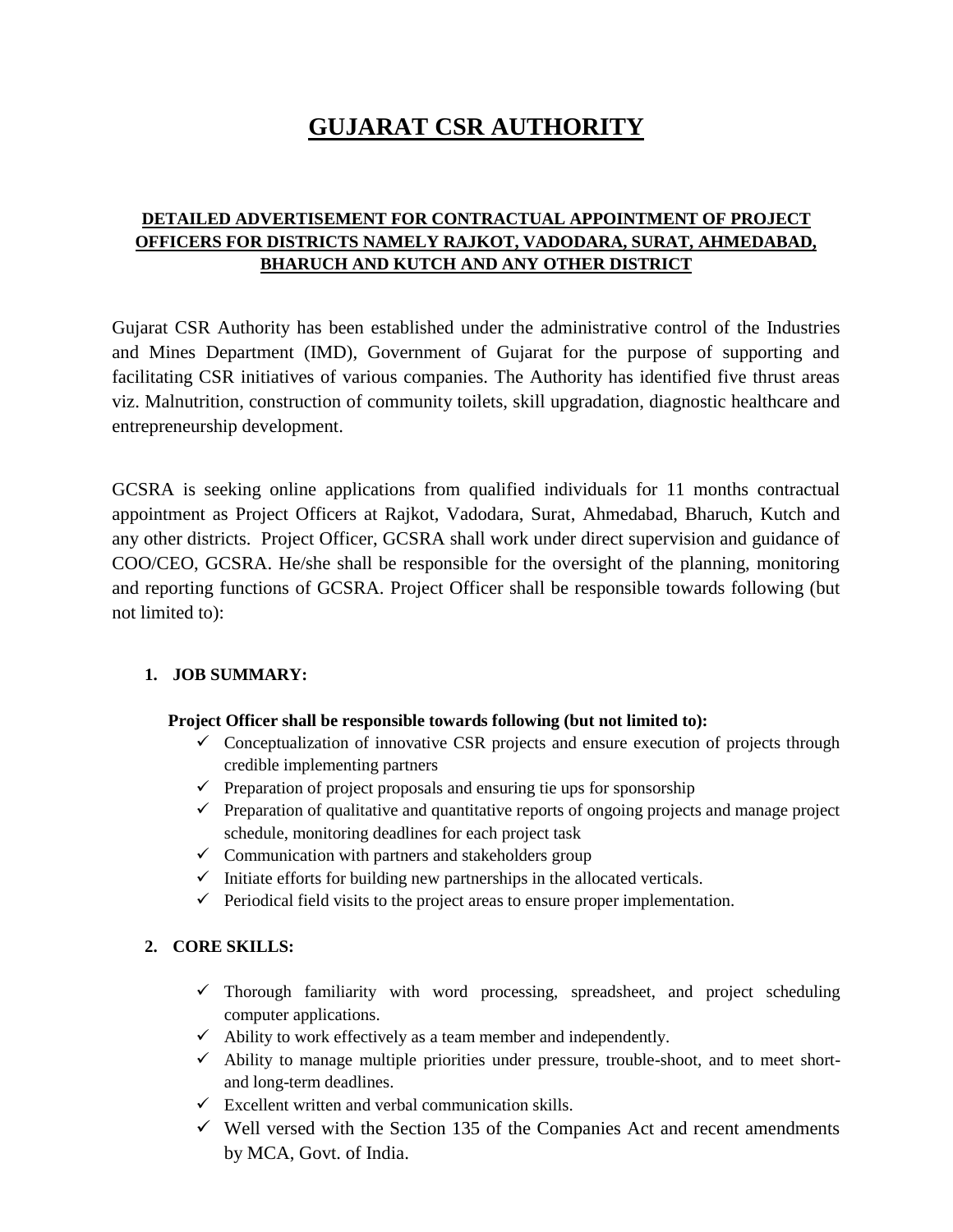$\checkmark$  Understanding of global perspective of CSR and challenges attached to it.

# **3. KEY RESULT AREAS:**

- $\checkmark$  Ensure developing partnership with at least 2-3 eligible corporates and PSUs for the funding support on monthly basis.
- $\checkmark$  Draw half yearly and monthly plan in alignment with the organization's annual work plan and execute the deliverables in time bound manner.
- $\checkmark$  Assisting GCSRA to design and complete activities as per the Annual Work Plan.
- $\checkmark$  Carrying regular field visits to the projects allocated in the vertical and submit progress/field visit reports to GCSRA.
- $\checkmark$  Ensuring all the project objectives are being achieved with the various project activities undertaken by implementing partner's during the course of project duration.
- $\checkmark$  Additional advantage will be given to candidate in yearly performance appraisal for obtaining organizational consultancy projects in the areas of CSR domain.

# **4. ELIGIBILITY CRITERIA:**

The education qualification required for the post is as follows:

## $\sqrt{MBA}$

- $\checkmark$  Post Graduate Diploma in Management
- Post Graduate Diploma in Rural Management/Rural Development
- $\checkmark$  Master of Social Work
- $\checkmark$  Any other relevant full time PG degree

## **5. EMOLUMENTS**

 $\checkmark$  Kindly go through our HR Manual uploaded on our website.

## **6. MODE OF APPOINTMENT**

 $\checkmark$  It will be 11 months contractual for every appointment made for GCSRA. Contracts can be extended based on the continuing need of the Authority and performance of the contractual appointee. GCSRA will be having sole discretion about the extension of the contract and decision will be binding on the part of contractual appointee.

## **7. APPLICATION PROCESS**

- $\checkmark$  Applicants must read the advertisement carefully to know the eligibility criteria and other requirement for filling "Online Application".
- $\checkmark$  Interested candidates have to apply in the prescribed form which is available at GCSRA's website (<http://gcsra.org/>). Please note that applications through any other mode shall not be accepted.